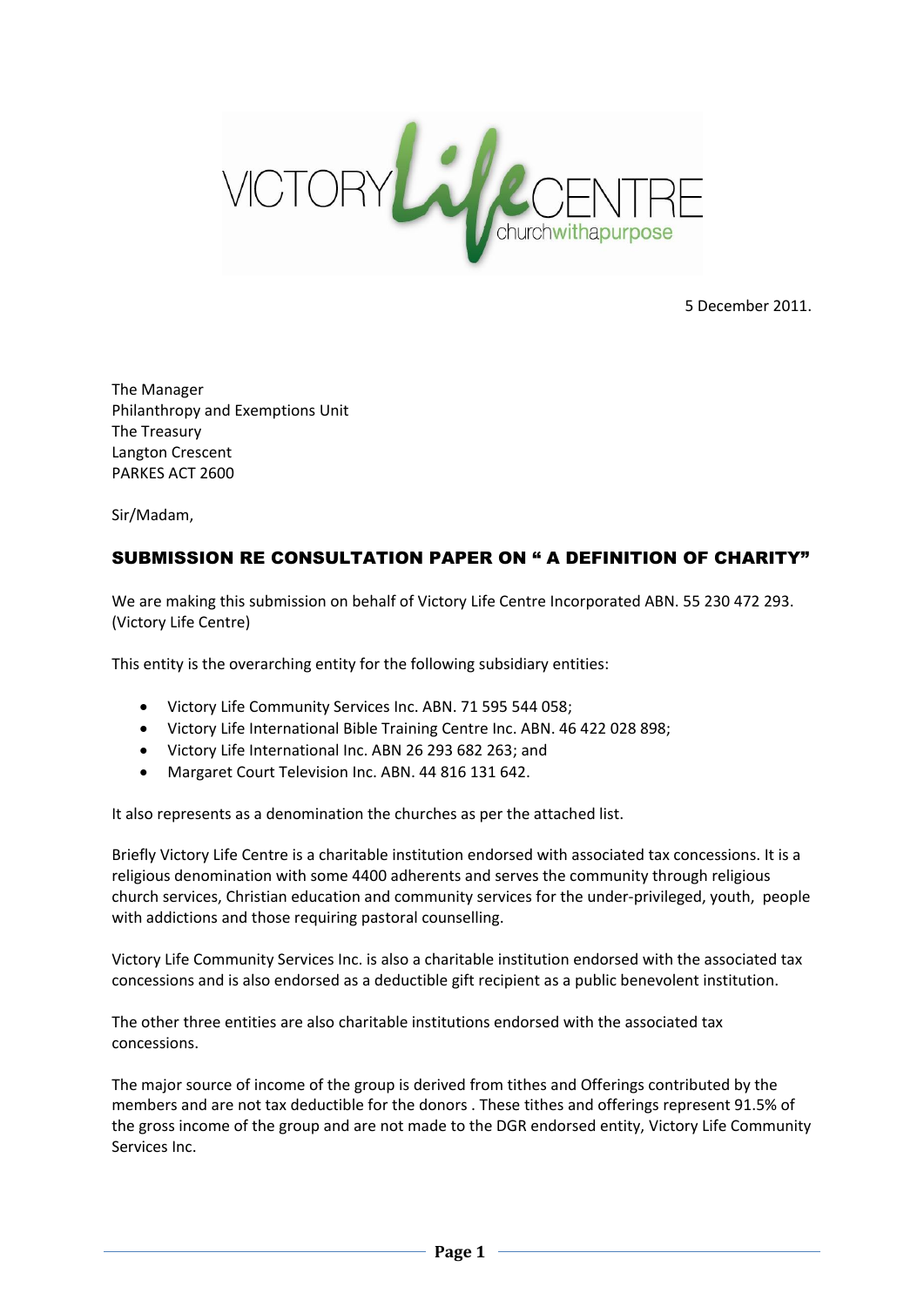The Board of Management of Victory Life Centre is deeply concerned about the direction Treasury appears to be pursuing as indicated in the "Consultation Paper". A summary of these concerns is expressed below.

# *Statutory Definition of a charity:*

**It is our firm position that it is not necessary to introduce a statutory definition of a "charity".** In our view it is not necessary to change something that has withstood the test of time and which does not lack in clarity anymore so than a statutory definition would (given that its meaning has been developed over hundreds of years). In our view the only likely effect of introducing a statutory definition would be:

- To allow the Government to more easily restrict the current concessions granted to religious and charitable institution that currently make these organisation viable;
- The creation of uncertainty through the introduction of new statutory terms, leading charities to litigation and heavy legal expenses to prove its status; and
- A restrictive framework that would not be able to evolve in the same way that the charities law has over time.

In our view there would be no evident advantage to anyone except perhaps the legal institutions.

As discussed, in our view it is not necessary to introduce a statutory definition, but if a statutory definition is to be introduced we are opposed to many of the proposed elements of the definition as discussed below.

## **Purposes and activities of a charity**

Assuming a statutory definition of charity is to be introduced, we do not see any issues with adopting the current common law position that the purpose or purposes of a charity must be "exclusively charitable". Our strong recommendation, however, would be to include a definition of "exclusively charitable" to make clear that purposes incidental or ancillary to the charitable purpose are not disqualifying.

As identified in the Consultation Paper, an important element of the charitable purposes of an entity are the activities undertaken by a charity to achieve its purpose. It is important that it is made clear that where a charity's activities are in the furtherance of its charitable purposes, regardless of whether in fact the activities are themselves charitable, it should still be a charitable entity. For example, a church may run an op-shop or bookshop and this should not disqualify it from being a charity because it is not exclusively serving a charitable purpose directly, as the church benefits from the income derived by being able to implement further charitable activities.

## **Public Benefit**

The Consultation Paper puts forward a number of options in respect of the "public benefit" test including from the Charities Bill 2003 and a 2010 Senate Inquiry.

In our view it is important that, whatever test is adopted, the relevant terms (e.g. "general community", "sufficient section of the general community", "public", "significant section of the public") be defined to ensure the test applies no more narrowly than the current common law. Further consideration should be given to how these terms could be defined and consultation should be made with the community to ensure there are no adverse outcomes for the charities sector.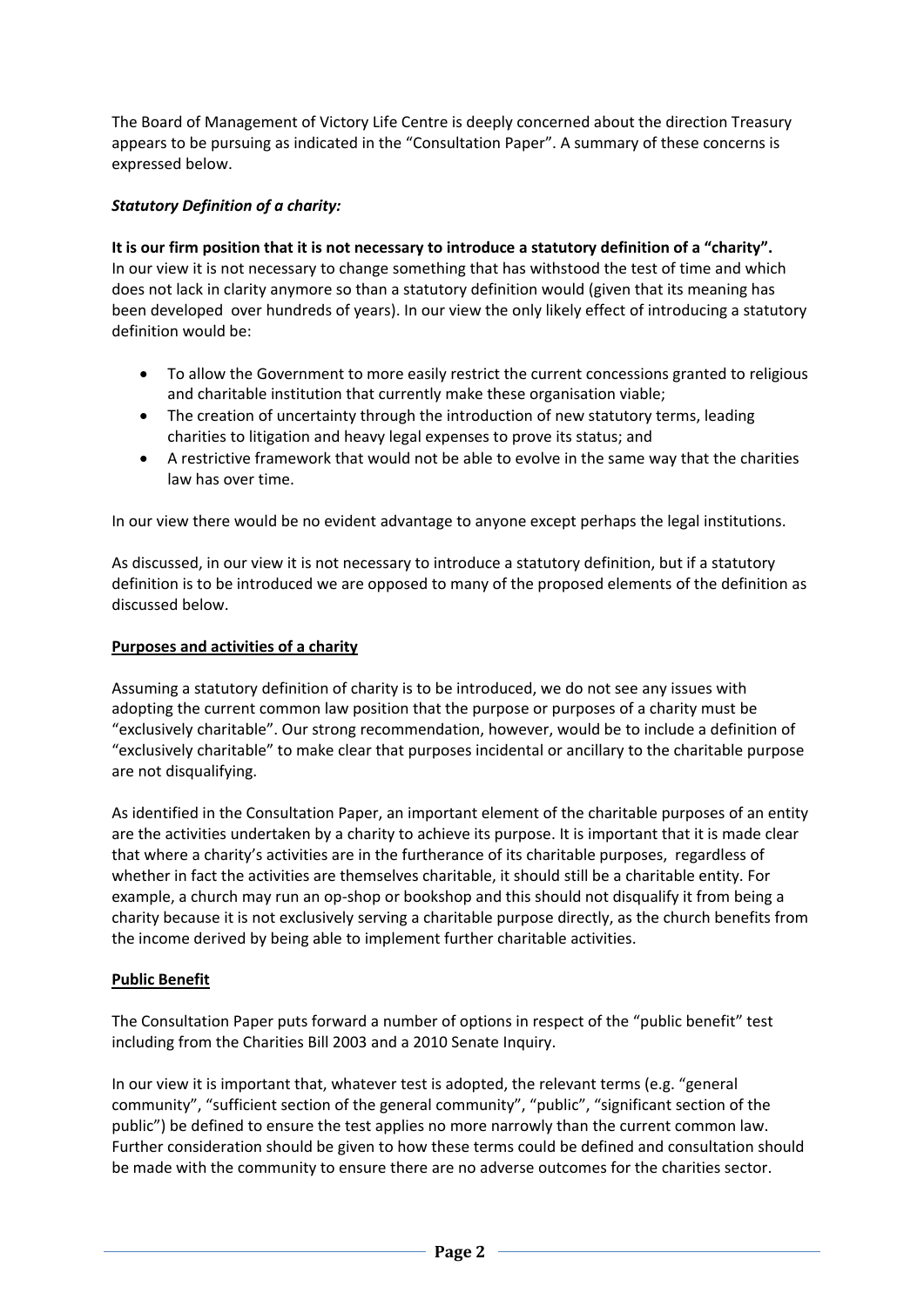# **Benefit:**

Paragraph 74 of the Consultation Paper highlights an issue as to whether the meaning of benefit should include practical utility and that there may be concerns that entities that provide social, mental or spiritual benefits cannot meet this requirement, for example entities providing religious teachings or cultural benefits.

In our view any statutory definition should be clear that the meaning of benefit is not limited to material benefits and includes social, mental or spiritual benefits. This is currently clear under the common law and as such we would be in favour of adopting the approach taken by England and Wales as it provides greater flexibility.

#### **Presumption of Public Benefit:**

Notwithstanding our comments above on the "public benefit" test, we are strongly opposed to the introduction of a public benefit test for the first three heads of charity. At common law public benefit is presumed for the first three heads and this presumption has developed over hundreds of years. Any amendment to such an established principle could only be with the intention of depriving entities that are currently charities of the benefits they currently receive.

It is specifically acknowledged at paragraph 83 of the Consultation Paper that charities are currently required to review their activities and purposes to ensure that they remain charitable and to notify government authorities - if they are no longer charitable. In light of this it is difficult to see what benefit could be obtained from altering the current presumption of public benefit.

Further, at paragraph 79 of the Consultation Paper it states that it can often be administratively difficult and costly for a government authority to rebut the presumption of public benefit. While this may be the case. surely a government authority is in a far better position to do this than the alternative of pushing the administration and cost onto the charitable entity. Any additional monetary and time cost to a charity is likely to be significant as the charities sector is already poorly funded and primarily relies on donations.

It is also submitted in the Consultation Paper that a reformed public benefit test would increase public confidence in the charities sector and public support for the granting of tax concessions to charities. In our view there are no issues in terms of the current level of public confidence and support in this regard so we do not believe this statement is correct.

In any event, if the presumption of public benefit is to be removed, further consideration and consultation needs to be given to what information the ACNC would require. It is not satisfactory to merely state "- some charities may incur some minor initial compliance cost in demonstrating that they are providing a public benefit", when it is not clear what information will be required (i.e. the Consultation Paper states: "The ACNC will determine what is needed to demonstrate whether an entity is operating for the public benefit").

## **Charitable Religious organisations:**

Paragraph 89 of the Consultation Paper provides that while the 2010 Senate Inquiry recognised that charities play an important role in the community and the economy, there is concern in the community about the activities of some religious groups (cult like organisation) on the grounds that they may cause detriment or harm to their members.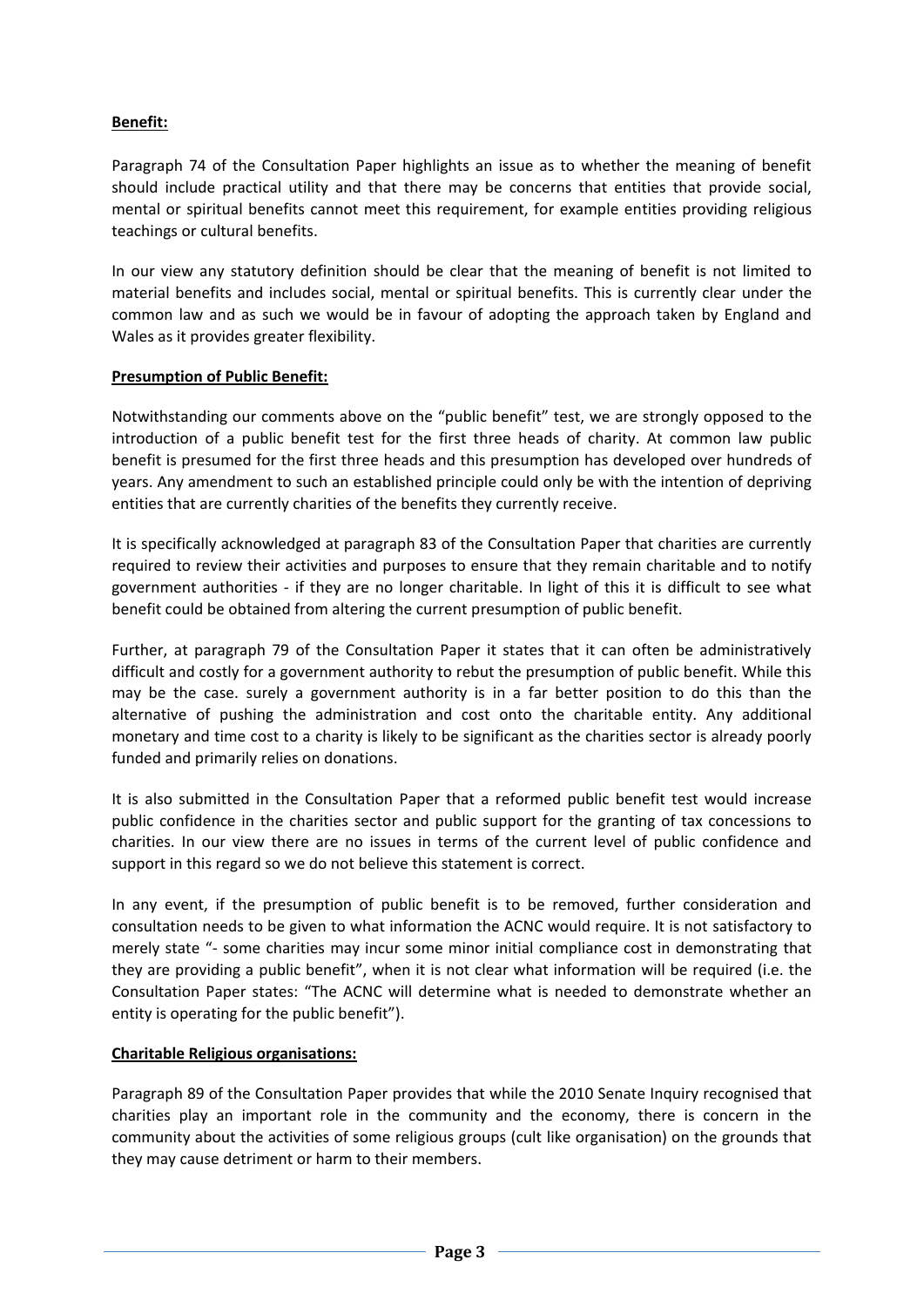In our view, while it is recognised that cults do arise and may be granted charitable status and that these need to be monitored and controlled, this needs to be very carefully implemented. Some argue that religion per se is harmful and many atheists are in fact arguing that religion should be banned or restricted. A change in public perceptions could easily decide that a Christian Church causes harm to the community whereas other religious groups are not.

Churches and religious organisations provide a very large amount of charitable benefits in the community and any restrictions on legitimate organisations accessing the concessions available to charities would result in greater poverty and mental health situations not being met in the community.

As previously highlighted, we have concerns that the removal of the public benefit presumption for the first three heads of charity would likely lead to increased compliance costs for charitable organisations. As acknowledged in paragraph 91 of the Consultation Paper, this appears to be a general concern of religious entities and contradicts the assertions made by the Consultation Paper in paragraph 83, it is not appropriate to merely state, - as has been done in paragraph 92, that overseas experience will assist religious entities in determining the impact that the public benefit test will have on them. This would require a religious entity to research overseas experiences which would in turn increase its compliance costs. Any amendment to the current position regarding charities must be done at no additional compliance burden or cost to the charities. Alternatively the Government must be up-front with regard to additional costs.

## **Political advocacy and party political activities**

While we generally agree with the comments in paragraph 102 through to 114 of the Consultation Paper that a charity should not generally be able to engage in political activities, but should be able to participate in activities which attempt to change the law or government policy, we question how this interacts with "party political activities".

For example, would there be an issue in "supporting" a candidate who may be defending churches, religious organisations or other charitable organisations which are likely to be affected by Government decisions or actions?

What is the definition of the word "support"? It is understood that a charity cannot give financial support to a political candidate but that is not specified in the paper. Would a charity which verbally supports a candidate who clearly stands for moral and religious principles against other who would erode those standards be disqualified?

Further thought should be given to these issues.

#### **Charitable purposes:**

In our view the inclusion of the words "insufficient value to the community" in the list of disqualifying purposes in paragraph 132 is broad, vague and in our opinion is very dangerous. This would provide no greater level of certainty to charities than is currently the case as it would leave an open discretion to the relevant regulatory body to either approve or not approve an organisation as a charity. A charity's only recourse would be to the courts which would be administratively burdensome and expensive.